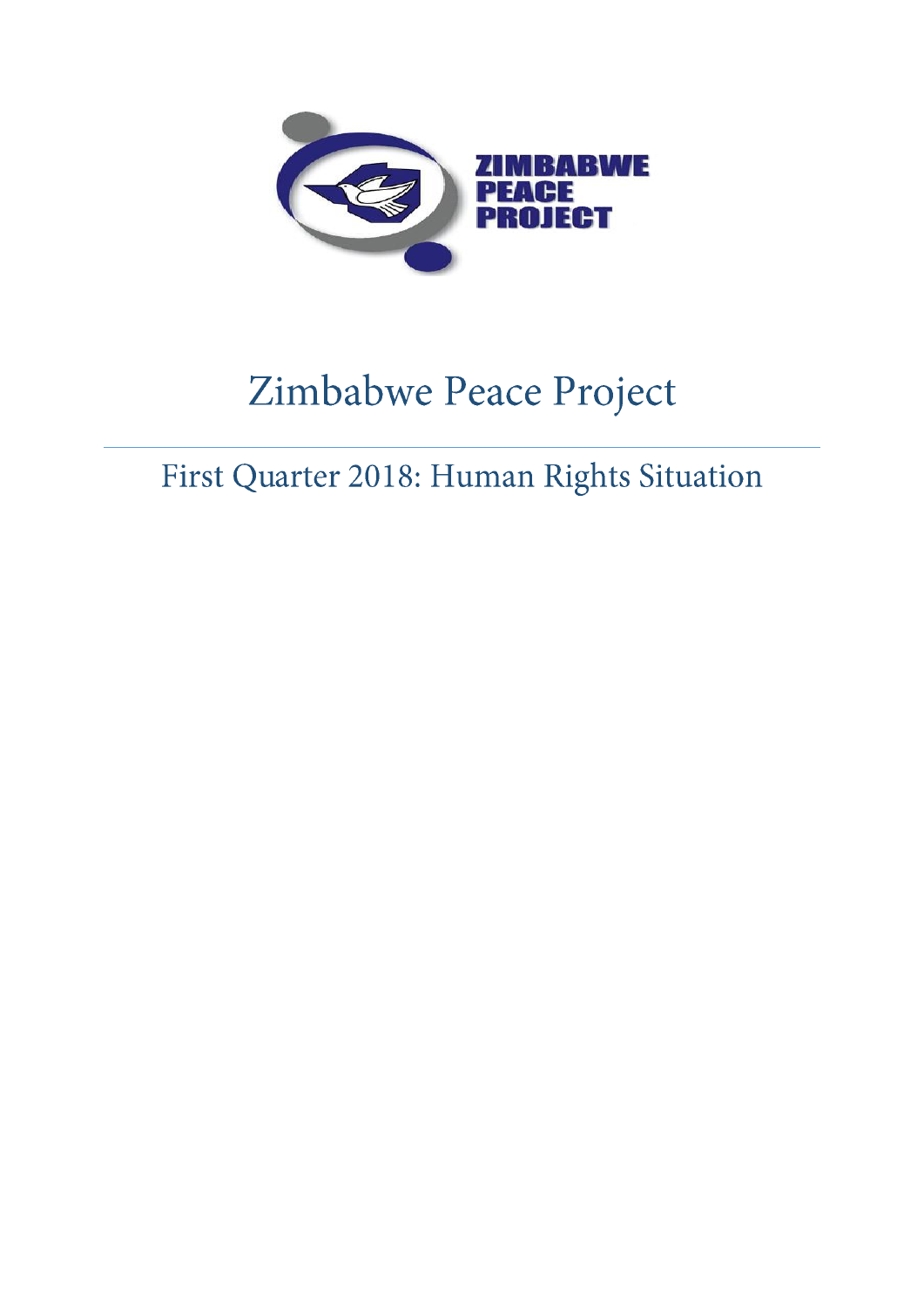### Introduction

Since inception in 2000, the Zimbabwe Peace Project has been monitoring and recording cases of human rights violations throughout the country with a view to building peace and promoting the peaceful resolution of disputes and conflict. As part of the monitoring exercise, in 2016, ZPP came up with a particular initiative to try and detect the early warning signs of political violence with a view to coming up with early intervention measures. Proactive in its outlook, the initiative involved identifying a list of potential indicators of political violence to look out for during the monitoring exercise. Once identified and recorded, the indicators would then be analysed and, depending on the findings, appropriate intervention measures would be fashioned. This exercise has been going on since 2016.

 This report looks at the human rights violations recorded in the first three months of 2017 in order to: first, identify the general nature, context and characteristics of the violations; and second, to decipher what that means in view of the impending general election, which will reportedly be held in July this year. The idea is to identify the nature of the violations, understand their underlying causes, and then try to identify the appropriate intervention measures. Closer attention will be given to the potential for electoral violence in view of the impending election and how the violence could be averted.

#### Analysis

#### Into the New Year

The year 2018 started on a rather unpromising note. Political bickering within Zanu PF, in particular the persecution of the so-called G40 cabal after the ouster of President Robert Mugabe, continued to shape the course of political events into the New Year. The impending election on the other hand also played a part in shaping political events, especially the high incidents of intimidation and harassment recorded in the first month going forward.

The year thus started with a 24% increase in recorded incidents of human rights violations. 245 violations were recorded in January, up from 186 cases the previous December. Notably, 169 cases of harassment and intimidation and 57 discrimination cases were recorded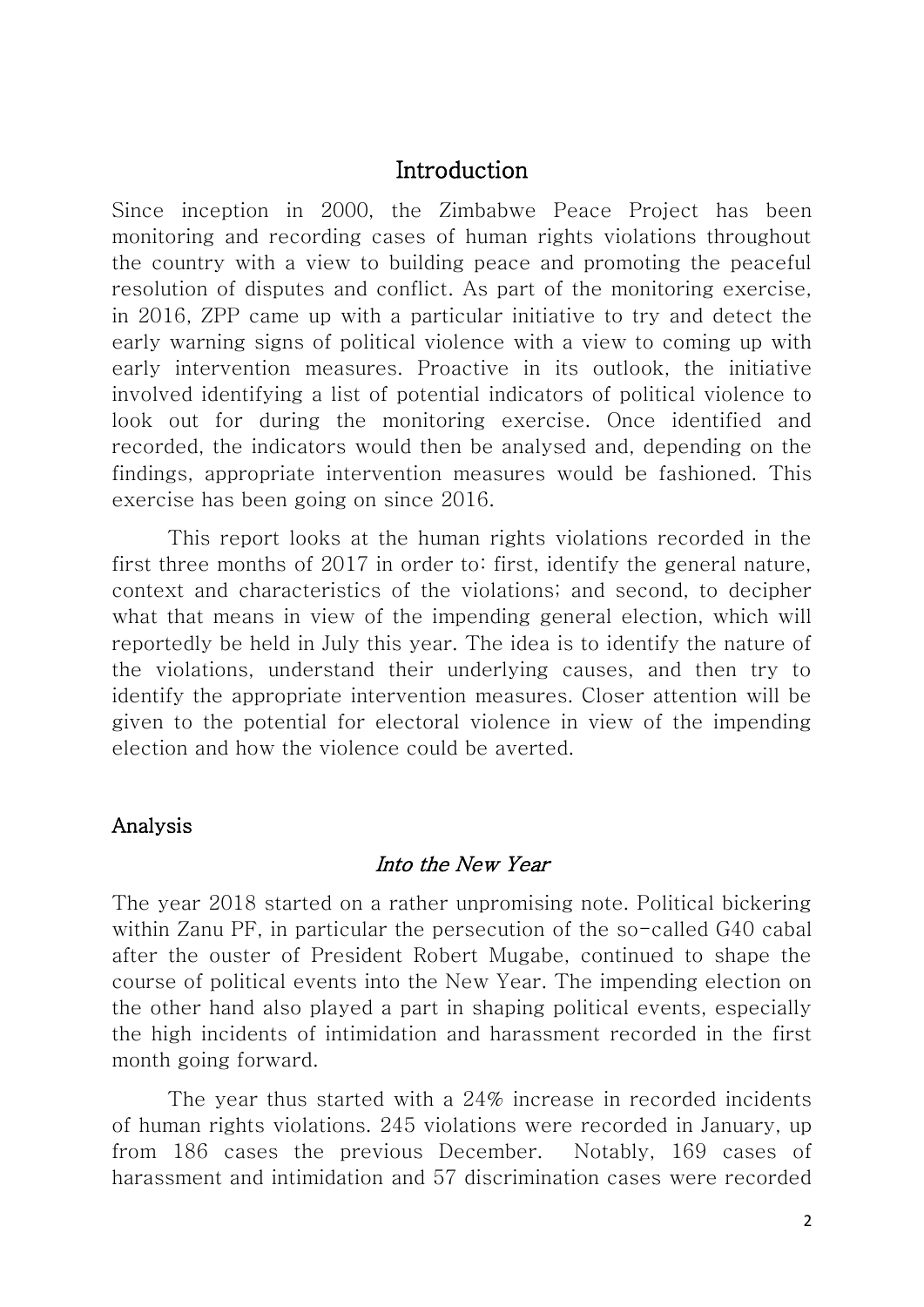in January. Of the harassment and intimidation cases, an evolving trend could be observed where ruling party politicians and supporters, including traditional leaders, were forcing registered voters to surrender their voter registration information to party officials. While the motive is still unclear, the practice had an intimidating effect, especially on opposition or perceived opposition supporters.

Discrimination cases on the other hand largely came in the form of the partisan distribution of government aid, in particular agricultural inputs and food aid. Most of the aid was being distributed to ruling party supporters to the exclusion of opposition or perceived opposition members or supporters. Commendably though, cases of outright violence were by comparison significantly lower with only 6 cases recorded. The cases were largely interparty skirmishes between Zanu PF and MDC-T supporters and intraparty squabbling within Zanu PF as part of the continued G40 purge.

By location, Manicaland province had the highest number of violations with 62 cases, followed by Mashonaland Central with 60, and Masvingo with 38.

In terms of the victims, the majority were of unknown political affiliation, with a very small percentage (3.2% MDC-T and 2.5% Zanu PF) being politically identifiable.

Zanu PF was accused as the main perpetrator, accounting for 85.8% of the violations, followed by the Zimbabwe Republic Police at 5.3%, the War Veterans at 0.7%, the MDC-T at 0.2%, and the Zimbabwe National Army at 0.2%. Most of the violations by Zanu PF were at a local level and were spearheaded by local party leaders at district or lower levels. A few times, sitting or aspiring Members of Parliament were also implicated. Chiefs and local headmen on the other hand were heavily implicated in cases of discrimination, harassment and intimidation. Notably, the violations by the state agents (the ZRP and the ZNA) were primarily of a non-political nature. Rather, they were of a civil nature and mainly related to the maintenance of law and order.

By gender, there were more male victims (1575) than female victims (1471) and more male perpetrators (465) than female perpetrators (100).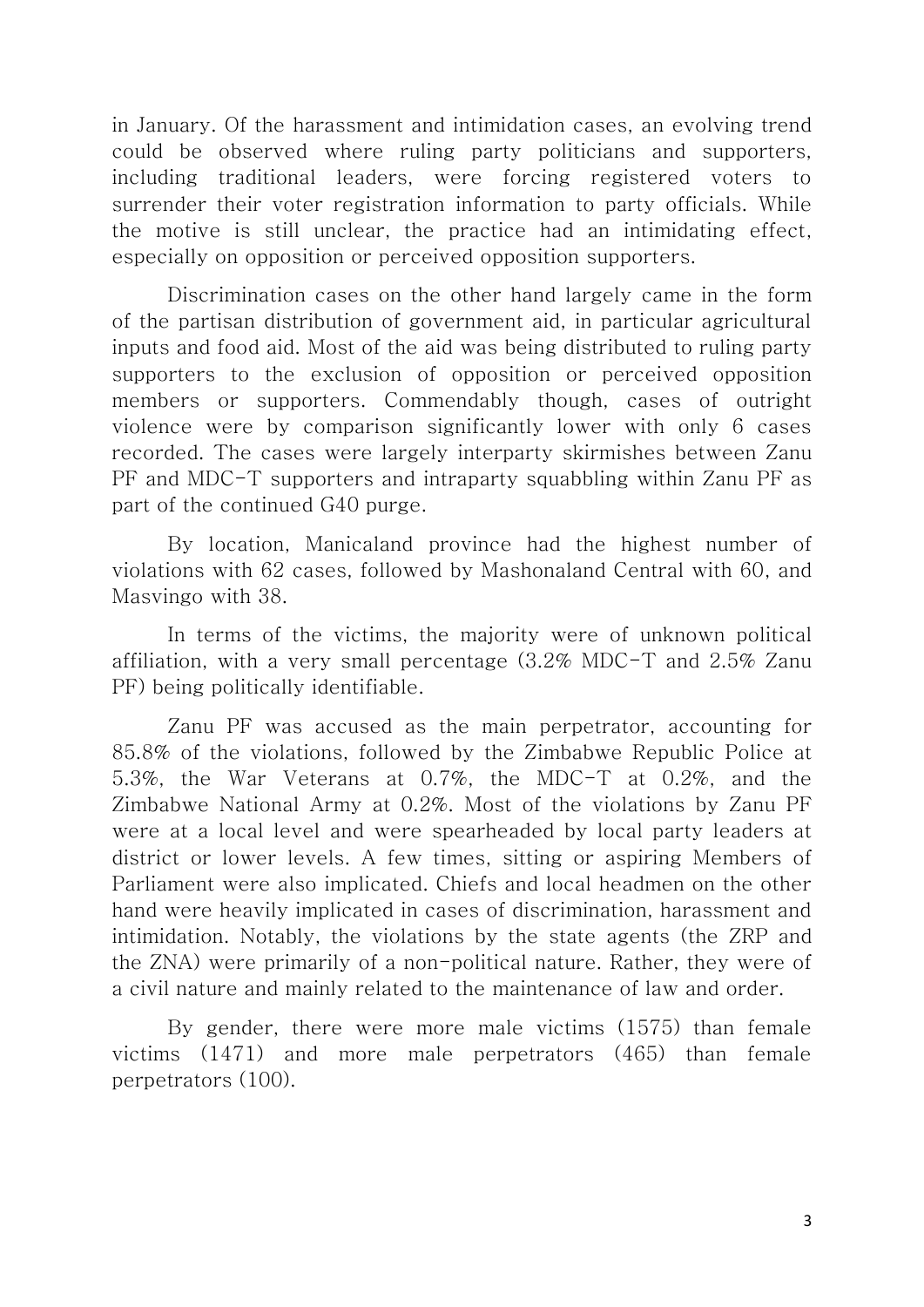# Tragedy on Saint Valentine's

The same overall situation in January continued into February. The death of MDC-T leader Morgan Tsvangirai on 14 February after a long battle with cancer would however change the situation almost immediately. With no clear succession policy in place, his death plunged his party into a succession crisis that would see it descend into violence and eventually another split. The intraparty violence that erupted at the iconic leader's funeral with the assault of three senior party officials would escalate throughout the month to debunk the myth that political violence was a preserve of the ruling party.

The month of February thus saw an increase in cases of political violence with 17 cases of intraparty violence being recorded in both Zanu PF and the MDC-T. Other than that, there was however a welcome 30% decrease in recorded violations. 176 cases were recorded in February, down from 245 in January. Cases of harassment and intimidation decreased significantly from 169 to 118, followed by a decrease in discrimination cases, down from 57 to 20 cases.

Manicaland province continued to have the highest number of recorded violations with 34 cases, followed by Mashonaland Central with 29, and Midlands with 28 cases.

Zanu PF continued to account for most of the violations at 46%, followed by the MDC-T at 28%, up from 0.2%. While the violations by Zanu PF remained localised and mainly related to discrimination (the partisan distribution of government aid), and harassment and intimidation (demands for voter registration information and political intimidation), violations by the MDC-T mainly related to intraparty violence/squabbling associated with the party's succession dispute, which eventually pitted Deputy Party President Thokozani Khuphe and Co-Vice President Nelson Chamisa. Violations by state actors on the other hand remained minimal if grave with the death of three protestors at the hands of the police in Harare following public disturbances over plans to remove commuter omnibuses from the city centre. Men (402) continued to be the main violators compared to women (44).

In terms of the victims, 89% could still not be associated with any political party, while 5.5% were associated with Zanu PF and 4.8% with the MDC-T. 737 of the victims were female and 934 male.

#### The Ides of March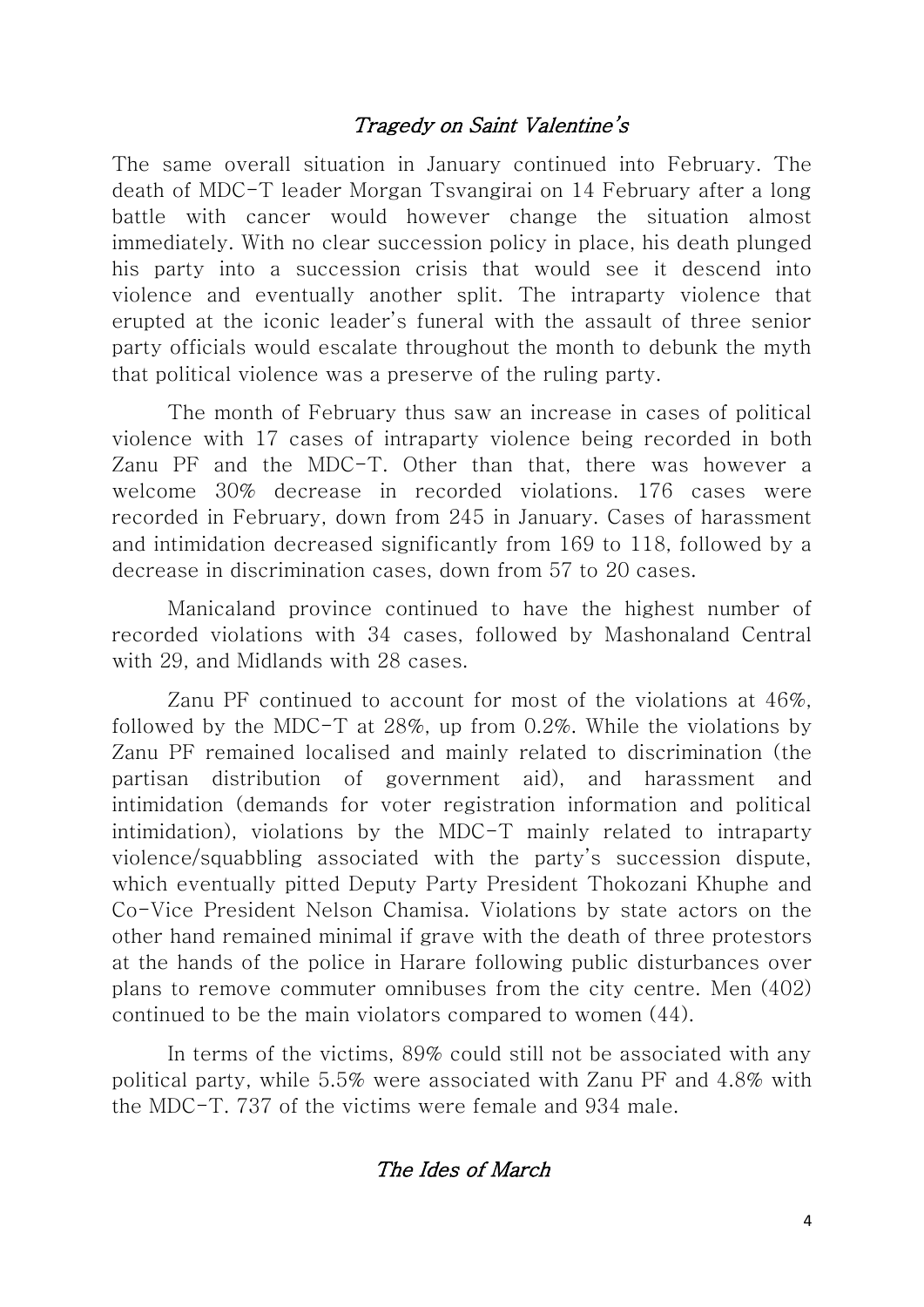The same political situation in February played into March, with a slight 10% increase in recorded violations. 188 cases were recorded in March, up from the 176 cases in February. The majority of the violations related to intimidation and harassment (demands for voter registration slips, forced donations, forced meeting attendances and forced purchases of party cards by Zanu PF officials) – 113 cases, and discrimination (the partisan distribution of government aid)  $-22$  cases. Cases of outright political violence increased to 25 and largely remained in the nature of intraparty violence/intimidation within Zanu PF and the MDC-T. 13 cases of intraparty violence in these two parties were recorded. Cases of interparty violence on the other hand were mostly isolated and sporadic skirmishes triggered by external causes.

By province, Mashonaland Central had the highest recorded violations with 53 cases, followed by Mashonaland East with 31, and Manicaland with 27 cases.

Zanu PF continued to account for most of the perpetrators, with the culprits mainly being local party leaders, members or supporters. No state actors were implicated directly save in two instances: one, where a government minister was accused of using inflammatory language at a local rally, and another where a local resident minister allegedly forced people to attend his rallies with absentees being threatened. Local traditional leaders on the other hand continued to be implicated in cases of harassment, intimidation and discrimination, while War Veterans were implicated in very isolated cases of intimidation.

The victims of intimidation, harassment and discrimination remained predominantly male and unidentifiable by political affiliation. The victims of political violence on the other hand could be identified by political affiliation either as victims of interparty violence between Zanu PF and the MDC-T or as victims of intraparty violence in the two parties.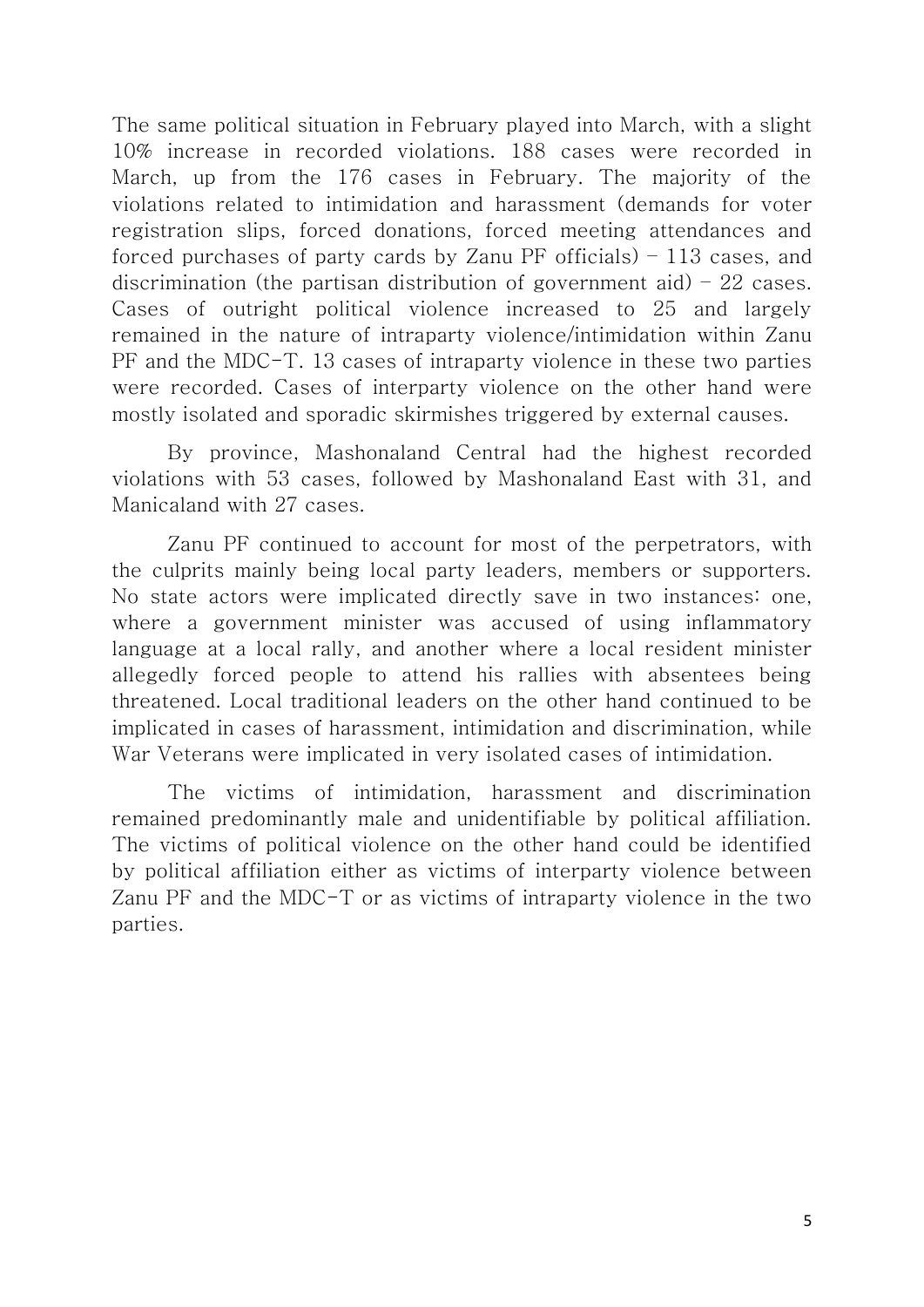







Female Male **Total**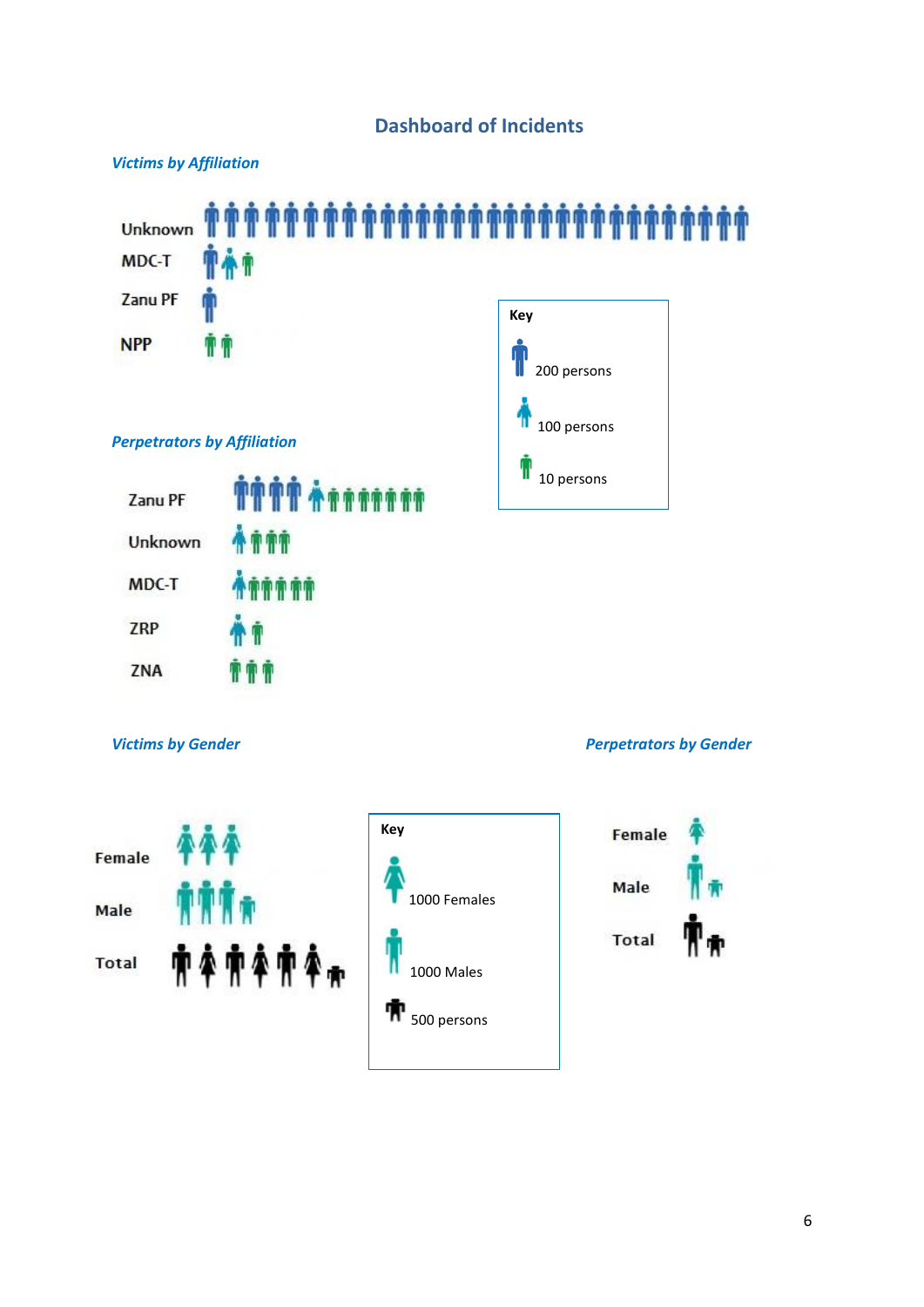

Over the period, 14 intra-party violations have been recorded for MDC-T and 27 for Zanu PF



Quarter 1 of 2018 has recorded 399 harassment/intimidation violations, 99 discriminations, 51 assaults and 27 theft/looting violations. A murder was recorded in this quarter, as well as 5 displacements. Mashonaland Central has recorded the highest violations with 142, followed by Manicaland with 123, and Masvingo with 73 for the quarter.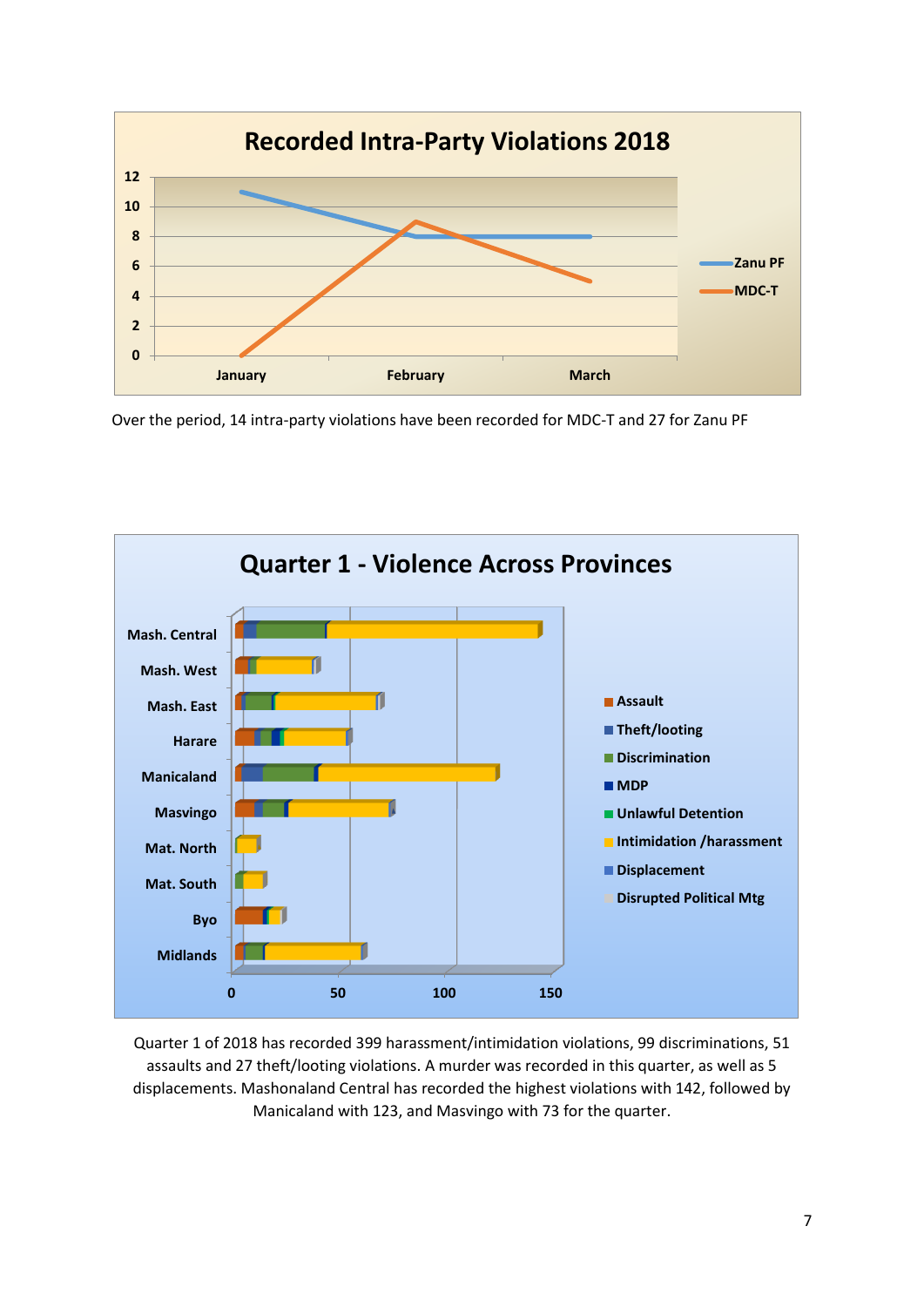

Mashonaland Central has recorded the highest food and other aid related violations with 33, followed by Manicaland with 22. Bulawayo has not recorded any food related violations



#### January to March 2018 Provincial Map



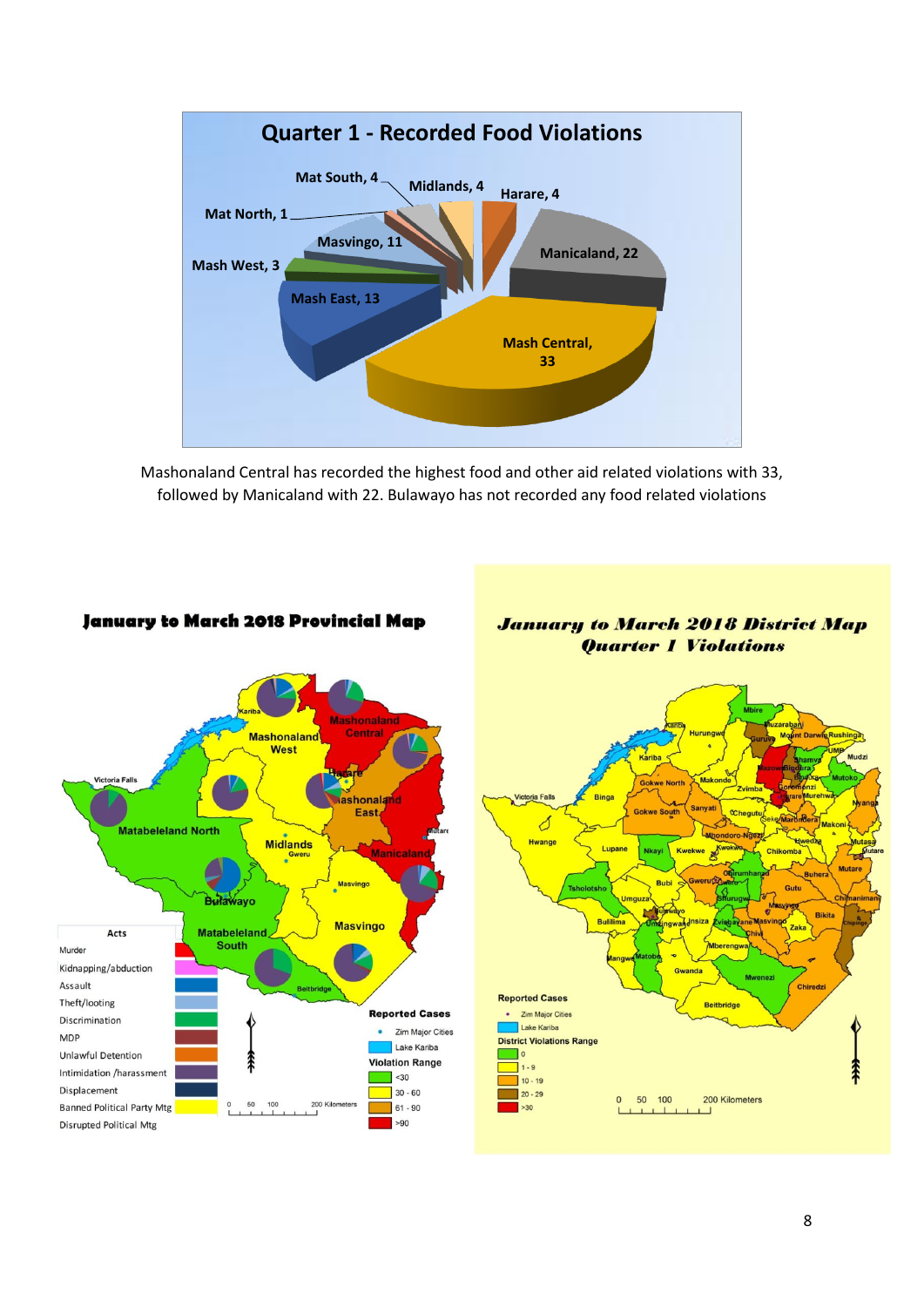

The above graph shows recorded violations three months before previous elections, comparing with 3 months before the forthcoming general elections. Mashonaland Central province is the only province which is showing violations higher than for previous elections.

# General Observations

All in all, the first quarter of the year was characterised by three fundamental developments namely:

- $\triangle$  Heightened cases of intimidation and harassment;
- A steady increase in political violence, especially cases of intraparty violence in both Zanu PF and the MDC-T; and
- A steady decline in cases of discrimination, especially cases relating to the partisan distribution of government aid.

Other notable features were the localised nature of the violations, the victims and the perpetrators, and the near absence of state actors as violators.

Intimidation and harassment. The heightened cases of intimidation and harassment, it is important to observe, were fuelled mostly by the voter registration exercise, which saw Zanu PF institute what appeared to be a policy, if one looks at the prevalence of the practice across the country at such a localised level, to compel voters to disclose their voter registration information. While the motive is not yet clear, it has been suggested that the practice was designed to encourage party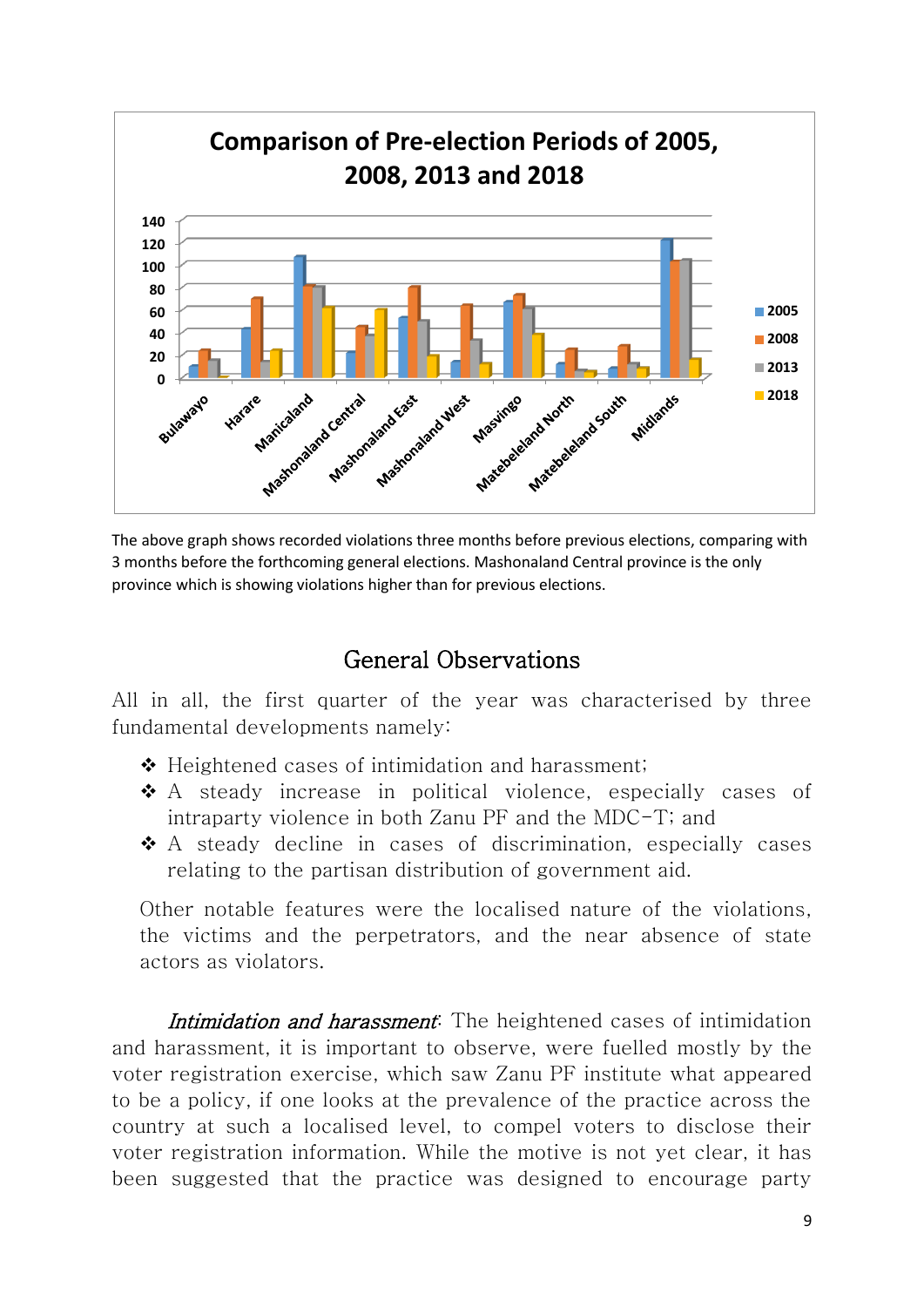members to register to vote. ZPP will therefore continue to monitor the situation closely to see if the practice will persist now that voter registration blitz and mop up exercise is closed and what is ongoing is the continuous registration limited to district level. Should the practice persist, then it forebodes a potentially sinister design.

Besides the cases of intimidation and harassment related to the voter registration process, other cases, which were marginal by comparison, related to forcible donations to the ruling party, forcible attendance of ruling party meetings, and outright threats not to attend opposition meetings or to vote for the opposition. Naturally, these cases, it may be observed, are likely to increase as the general election draws closer.

Political violence: The systematic rise in cases of political violence, especially intraparty violence, as already observed, can be traced directly to the succession politics of both Zanu PF and the MDC-T. The sustained purging of the G40 continued to fuel factional fighting in Zanu PF while the Khuphe/Chamisa succession tussle fuelled the intraparty violence in the MDC-T.



**Figure 1: Joice Mujuru supporter attacked in Harare**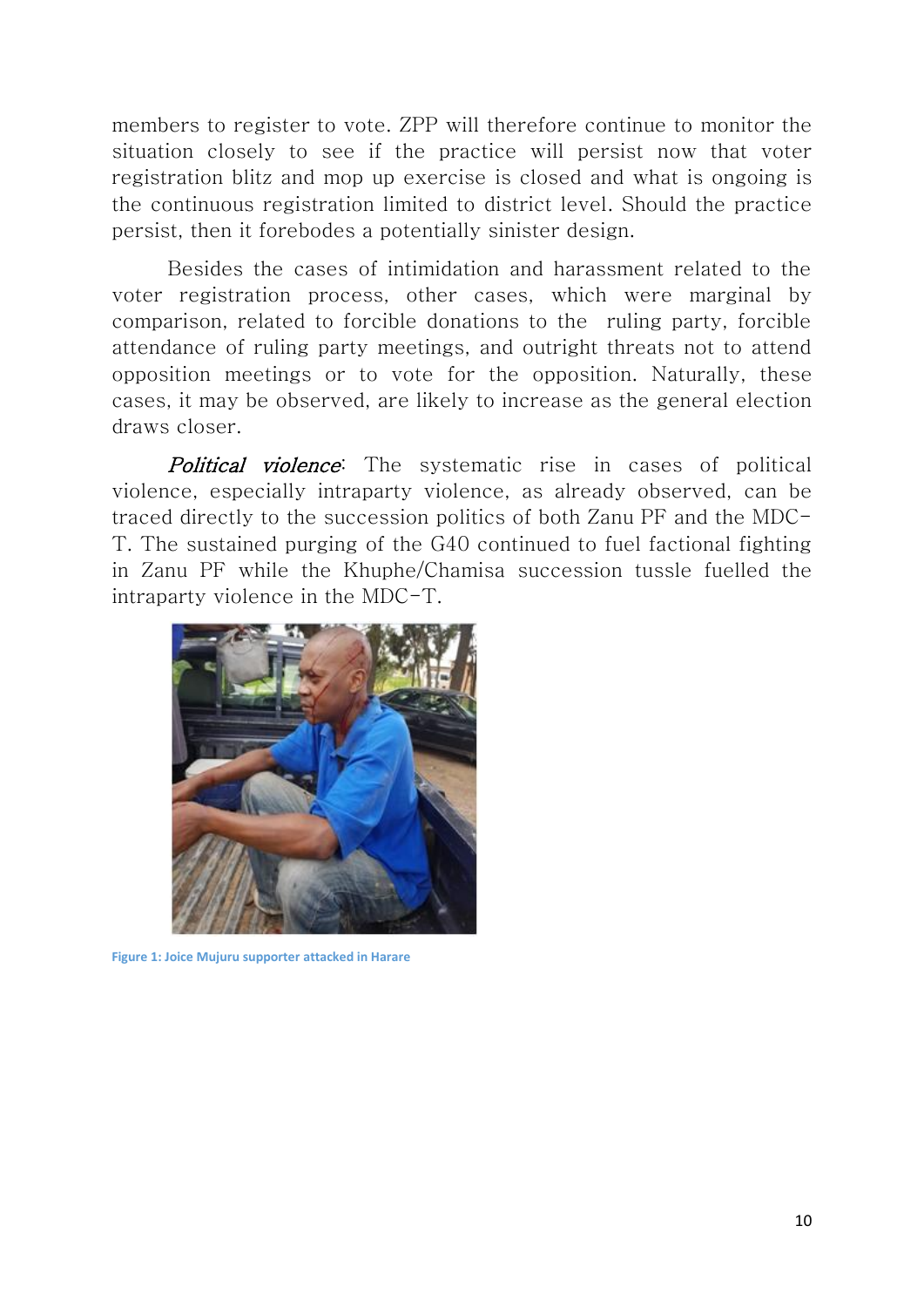

**Figure 2: MDC-T supporter attacked in Chinhoyi for wearing party regalia**

As the balance of powers now appears more settled in Zanu PF than in the MDC-T, it would appear there will be more cases of intraparty violence in the MDC-T than in Zanu PF. At the same time, as the general elections draw closer, cases of interparty violence between these two dominant parties will likely increase also. ZPP will therefore continue to monitor the cases of political violence, paying very close attention to the early indicators of such violence, including inciting and inflammatory language and hate speech, especially by senior officials. Happily, there has been very little of that so far.

Discrimination: The cases of discrimination in the period under review, as observed earlier, mainly related to the partisan distribution of government aid, mainly agricultural inputs and food aid, in favour of ruling party supporters. The cases, as observed earlier, have however been falling gradually, from 57 cases in January to 22 in March. This gradual decrease is however not by design. It reflects no penance on the part of the perpetrators. Rather, it is directly connected to the closing of the agricultural season, when the government hands out free agricultural inputs. As the agricultural season has been coming to an end, so too have the cases of discrimination declined.

What is more important to observe however is not the declining nature of the discrimination cases but rather what the cases represent. The discriminatory practices, which were implemented by Zanu PF local leaders virtually across the whole country reveal an entrenched system of political patronage. The practice suggests that Zanu PF's old system of political patronage, which also involves the traditional leaders, remains intact and will likely fester as the harmonised elections beckon. Going to the elections, the patronage system will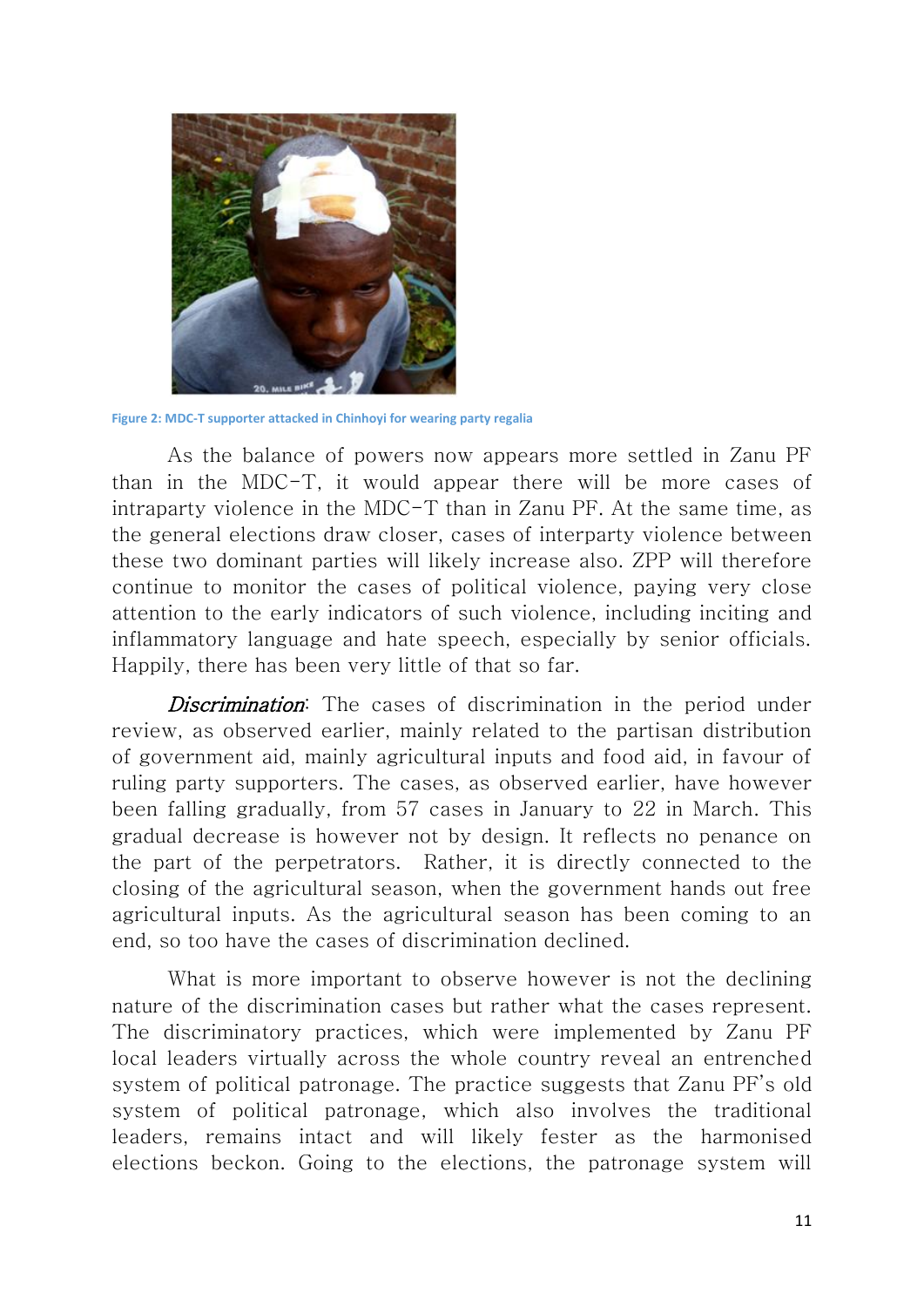likely translate to vote buying and ultimately violence as beneficiaries fight hard to protect the system. Thus, going to the polls, ZPP will also continue to closely monitor the distribution of government aid and other benefits not only to register incidents of discrimination but more importantly as early warning signs of electoral fraud and/or electoral violence.

Localised nature of violations and absence of state actors: Most of the violations recorded in the period under review, as observed earlier, were quite localised. They were mainly at the district level and below and were perpetrated mostly by local political leaders, local traditional leaders or local party supporters. The victims too were largely local residents. Notably, there was minimal involvement of state actors like government officials, the police or the military. The few cases involving the police mainly related to the maintenance of public law and order and were not political.



**Figure 3: Zanu PF leader taking down serial numbers on voting registration slips**

These general factors, on the face of it, suggest that the violations – save for the demands for voter registration slips – were not part of a coordinated central plan. The violation, at least for now, appears not to be part of some centralised plan emanating from the top. Likewise, they do not appear to be institutionalised as has been the case in the past when state actors were implicated directly in human rights violations for political purposes. This should therefore make it easier to control the abuses. The local culprits can be controlled first, by engaging the law enforcements agents and; second, by engaging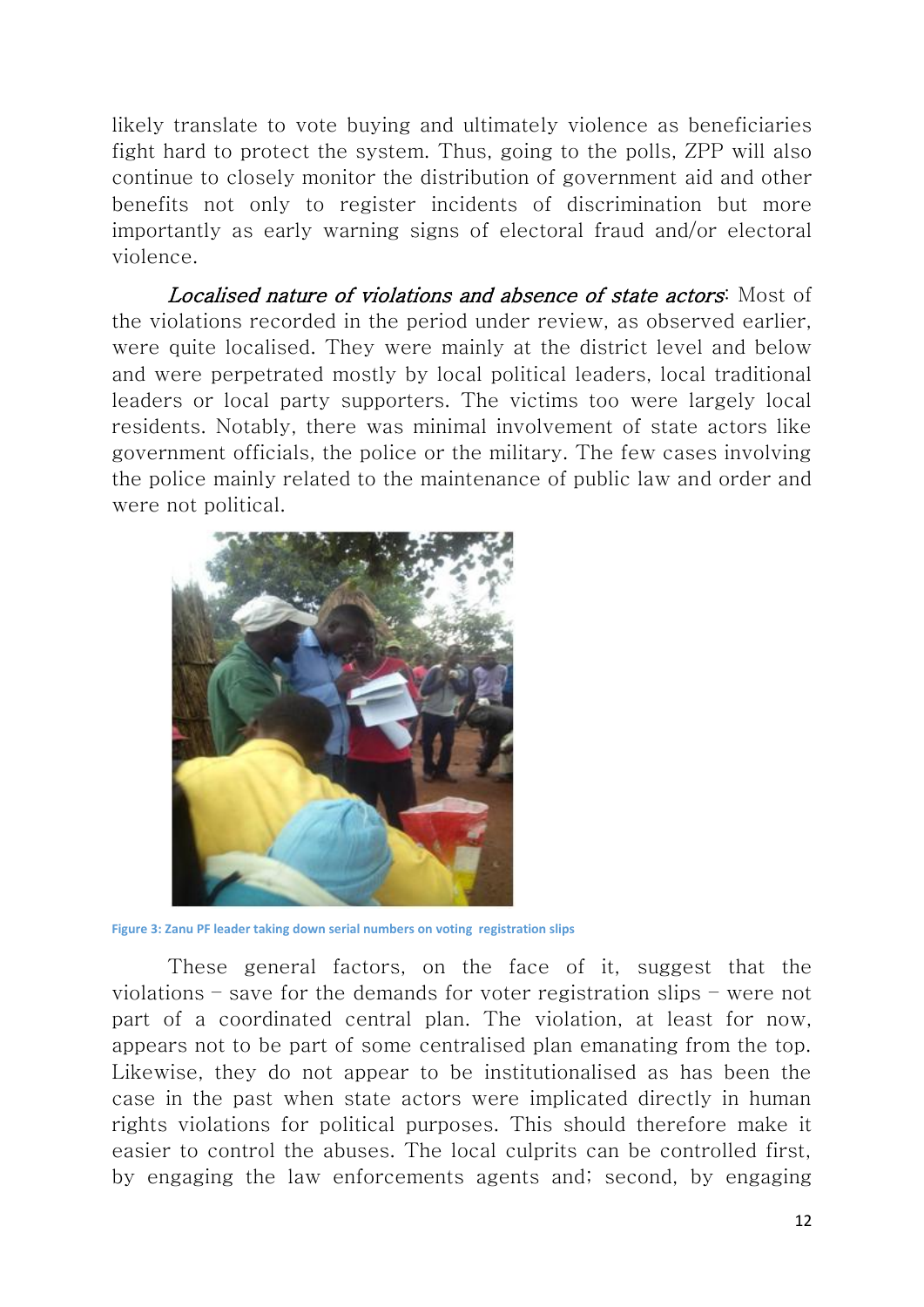their leaders at the national level. In this context, it is important to note that the national leadership both in government and within the opposition movement has pledged a peaceful, free and fair election. ZPP will thus continue to monitor the situation and engage, among others, the police and the national party leaders of all the political parties to ensure that the mantra of a peaceful, free and fair election holds true.



**Figure 4 Violence at MDC-T Harvest House Offices** 

# Conclusion

Going into the future, especially in view of the impending election, ZPP will continue to monitor the situation on the ground throughout the country not only for the purposes of documenting human rights violations but more importantly in order to detect the early warning signs of political/electoral violence with a view to devising necessary intervention measures, including engaging political parties, law enforcement agents and other government agencies. From the observations made above, ZPP will endeavour to engage or continue to:

 $\hat{\mathbf{v}}$  Engage all the political parties, especially the leadership of Zanu PF, to stop party members from intimidating and harassing the electorate or discriminating against political or perceived political